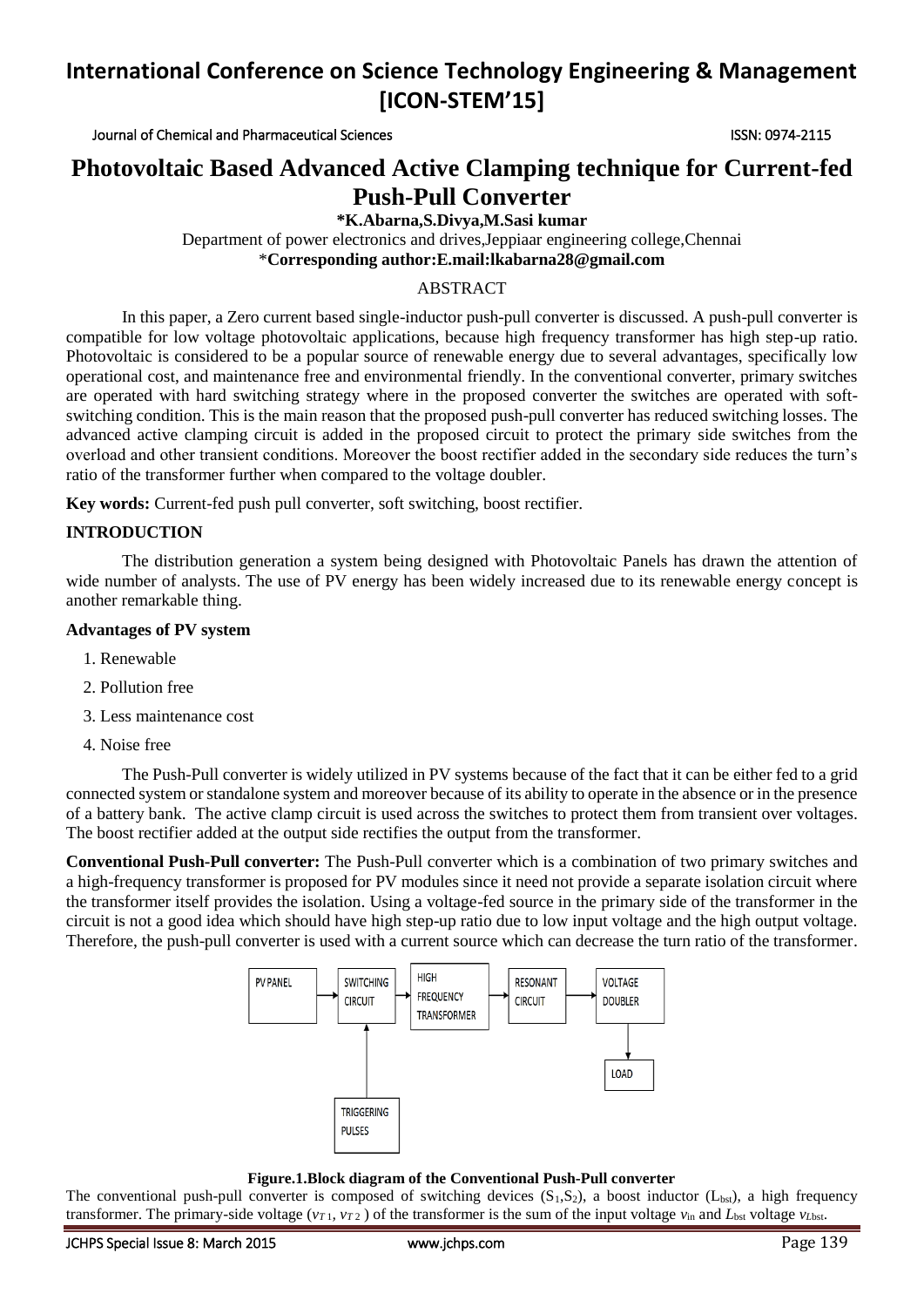#### Journal of Chemical and Pharmaceutical Sciences ISSN: 0974-2115

**A.ZCS for Switch S<sub>1</sub>:** At first, the current flow through S1. The flow of the resonant current at the resonant tank is reversed.  $i_{\text{Lk}}$ decreases linearly.





**Fig.2 ZCS for S<sup>1</sup> Fig. 3 ZCS for switch S<sup>2</sup>**

### **B.ZCS for switch S2: C.Parameters of Simulation:**

| <b>PARAMETERS</b>                  | <b>VALUE</b> | <b>UNIT</b> |
|------------------------------------|--------------|-------------|
| Input voltage                      | $20 - 40$    |             |
| Output voltage                     | 400          | V           |
| <b>Output Power</b>                | 250          | W           |
| <b>Boost Inductor</b>              | 127          | $\mu$ H     |
| Secondary side magnetic inductance | 950          | $\mu$ H     |
| Secondary leakage inductance       | 34           | $\mu$ H     |
| Resonant capacitor                 | 4.7          | nF          |
| Switching frequency                | 50-100       | <b>KHz</b>  |
| Transformer turn-ratio             | 5.5          |             |

**Proposed Push-Pull converter:** The conventional push-pull converter has the transformer turns ratio of 5.5. Inorder to reduce this turns ratio to a greater value the voltage doubler which was designed in theconventional circuit is replaced with a Boost rectifier. On replacing, a high output voltage is obtained for the same turns ratio of the transformer. In other words , reduced transformer turns ratio is obtained.



# **Fig.4.Main circuit of proposed push pull converter with boost rectifier**

**Advanced Active Clamping Protection:** Active clamp circuits for the transistors are achieved when the power is shunt from a transistor drain to the transistor gate when a drain to source voltage of the transistor exceeds a particular threshold voltage. When power is made to flow through the transistor gate, the transistor is turned on, therefore power is allowed to flow across the transistor and prevents excess drain to source voltages. A simple active clamp circuit provides protection to the transistors at the time of overload but eventually creates losses and additional voltage drops.

 To overcome the shortcomings of the simple active clamp an advanced active clamp circuit is proposed which includes either a Zener diode or a unidirectional TVS (Transient Voltage Suppressors) diode in series with a forward blocking rectifier diode. The Zener diode or TVS diode and the forward blocking rectifier diode are connected between the gate and drain of the transistor. In such a circuit, the Zener diode allows current to pass through when the voltage exceeds the Zener breakdown voltage, and the reverse current flow is prevented by the forward blocking diode when the transistor is turned on.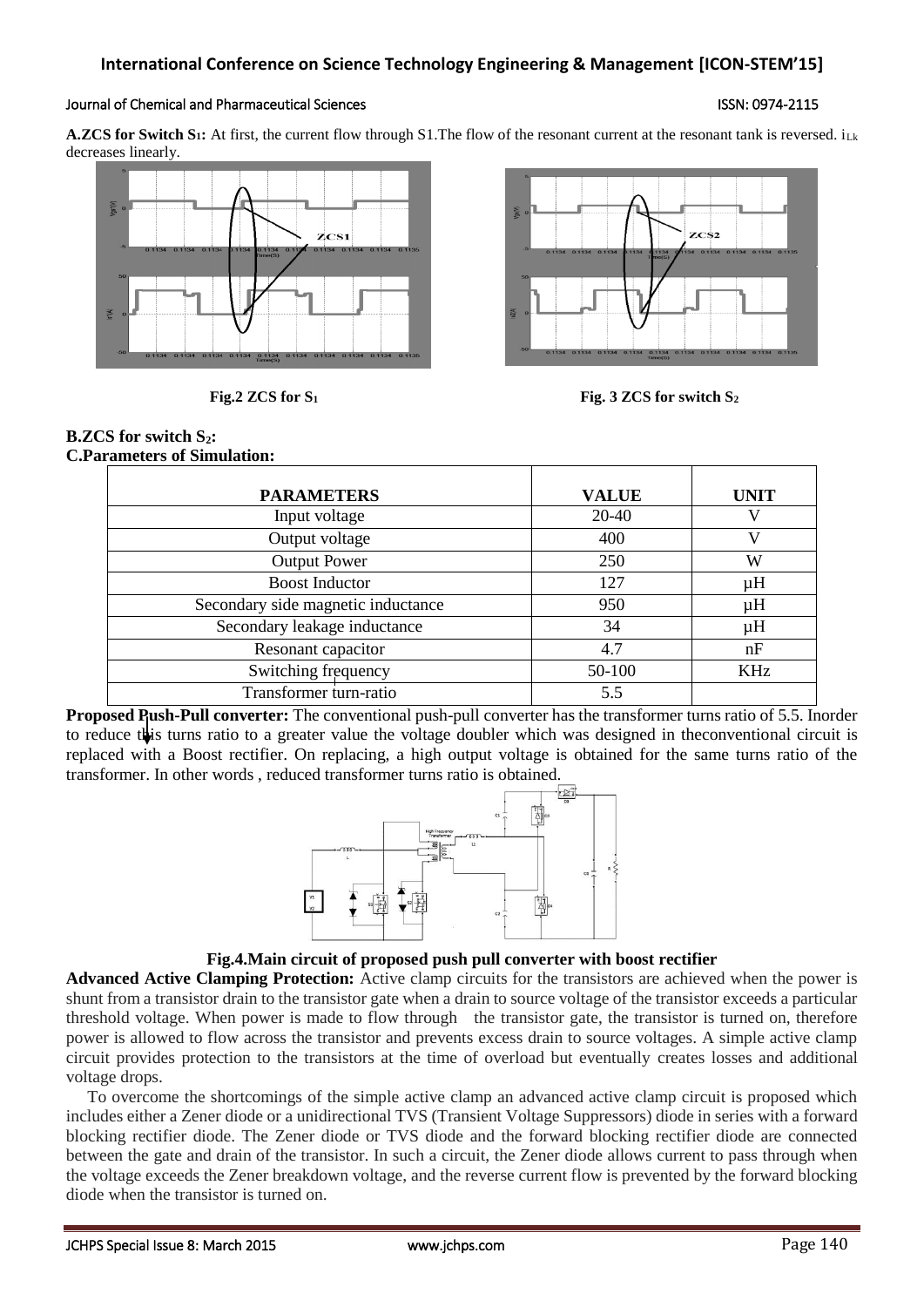# **International Conference on Science Technology Engineering & Management [ICON-STEM'15]**

## Journal of Chemical and Pharmaceutical Sciences **ISSN: 0974-2115** ISSN: 0974-2115

 Active clamp circuit provides benefits like lowering the switching losses, exact voltage limitation independent of the operating point of the converter and provides reliable protection to the transistors.

**B.Simulation results:** The implementation of proposed system is simulated using the tool MATLAB.



**Fig.9 Input voltage of the proposed system**

In the above figure the input voltage of proposed system is shown where the input is given as 25V



**Fig.10 output voltage of the proposed system**

The voltage obtained here is the output voltage where we get a voltage of 500V which is higher than the conventional system and the above result is implemented for R load. The following results which are simulated for the proposed system are for the *motor load* **.**



**Fig. 12 Output voltage of proposed system**

# **CONCLUSION**

Thus in this paper, zero current transition technique has been used inorder to reduce the switching losses. The active clamp protection is used for the overvoltage protection of the switches. The boost rectifier added on the secondary side of the transformer reduces the transformer ratio to a greater value.In future advanced protection which protect the whole setup for overload could be proposed.